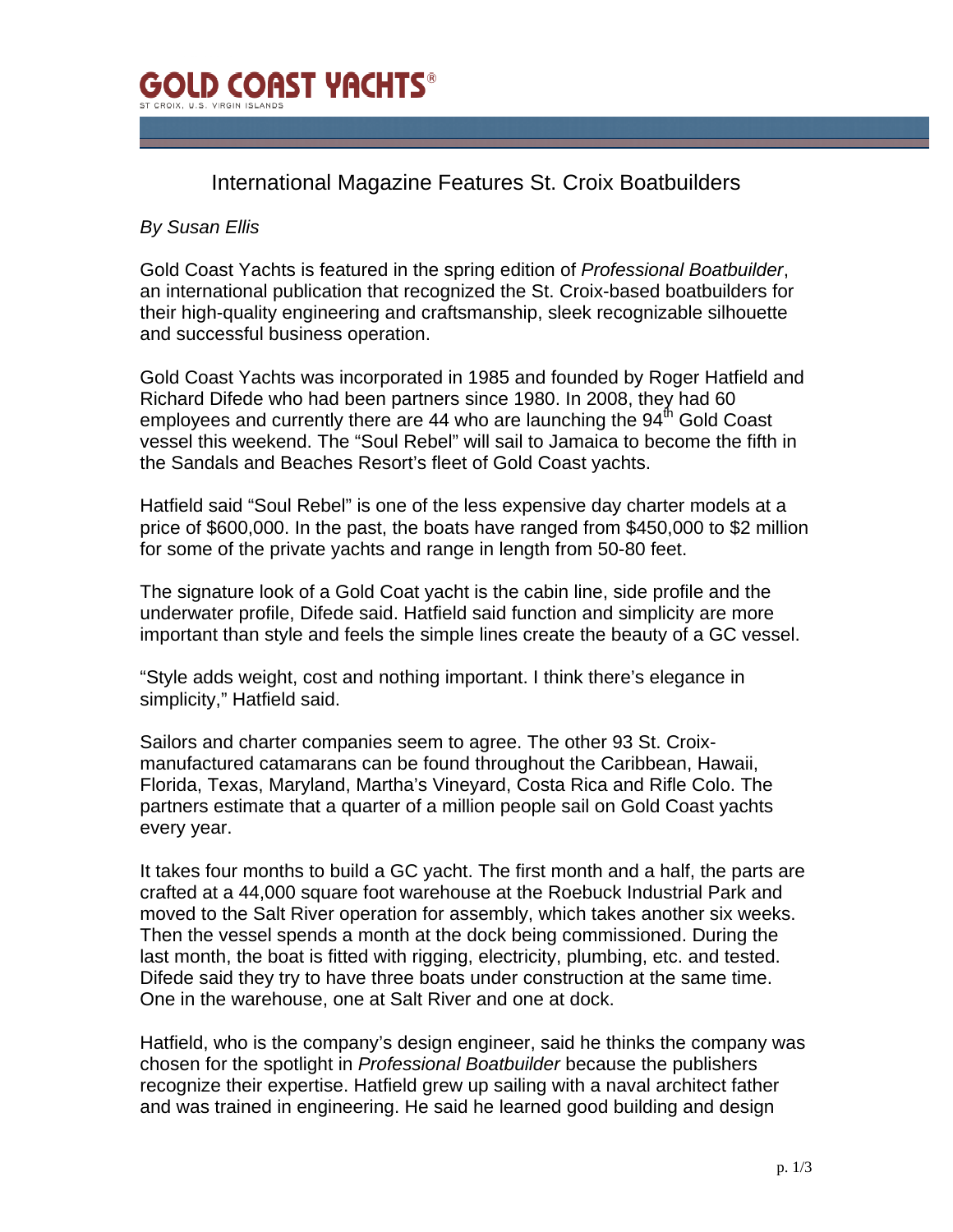## **GOLD COAST YACHTS®** ST CROIX II S VIRGIN ISLAND

skills by building and maintaining a trimaran he and his wife sailed for two years before settling on St. Croix.

"I was sailing in my mother's womb," Hatfield said.

*Professional Boatbuilder* magazine has hosted the International Boatbuilders Exhibition and Conference (IBEX) for the last decade or so and both Difede and Hatfield have been presenters at the symposium. Hatfield spoke at three conferences on boat design and Difede has talked about business practices, management and employees at four or five workshops, he said. Difede described the IBEX as a small version of Miami Boat Show, for builders, with more than 100 vendors and 50 workshops over a three-day period.

"We fit into what they're trying to write about and I think we deserved to be written about," Hatfield said.

Being adaptable and willing to build whatever style of boat a buyer demands is one reason Difede thinks the magazine chose to feature Gold Coast. The company specializes in building day sail catamarans, cruising yachts, power cats, ferries, wave piercers, snorkel and dive boats and excursion vessels. After developing a new model, they just submitted a bid to build the St. Thomas-St. John ambulance boat.

Local boats include Teroro II and Renegade on St. Croix, three cats on St. John and seven on St. Thomas including three water taxis. Under construction is an 80-foot private yacht for a sailor who lives in London.

"The company can shift on a moment's notice. Our designs are consistent and adaptable but we're not stamping out Hershey bars. We're not on the forefront but we're close to the cutting edge," Difede. "For decades they've (*Professional Boatbuilder*) been writing about how to screw this into that. Now the human component is the focus."

As the chairman of the federally-funded VI Workforce Investment Board, Difede has more human resources experience and knowledge than most boatbuilders. Not only does Gold Coast offer a two and a half year on-the-job training program, but Difede is working with the VI Department of Labor to re-introduce a nationally-approved mariner's curriculum into the St. Croix high schools. There is a marine technical program at Ivanna Eudora Kean High School on St. Thomas but the program on St. Croix closed when the teacher left the island, Difede said.

The VI Workforce Investment Board, formed in 1998, acts as an advisory team to the governor on workforce issues in the territory and was "created to consolidate, coordinate and improve employment, training, literacy and vocational